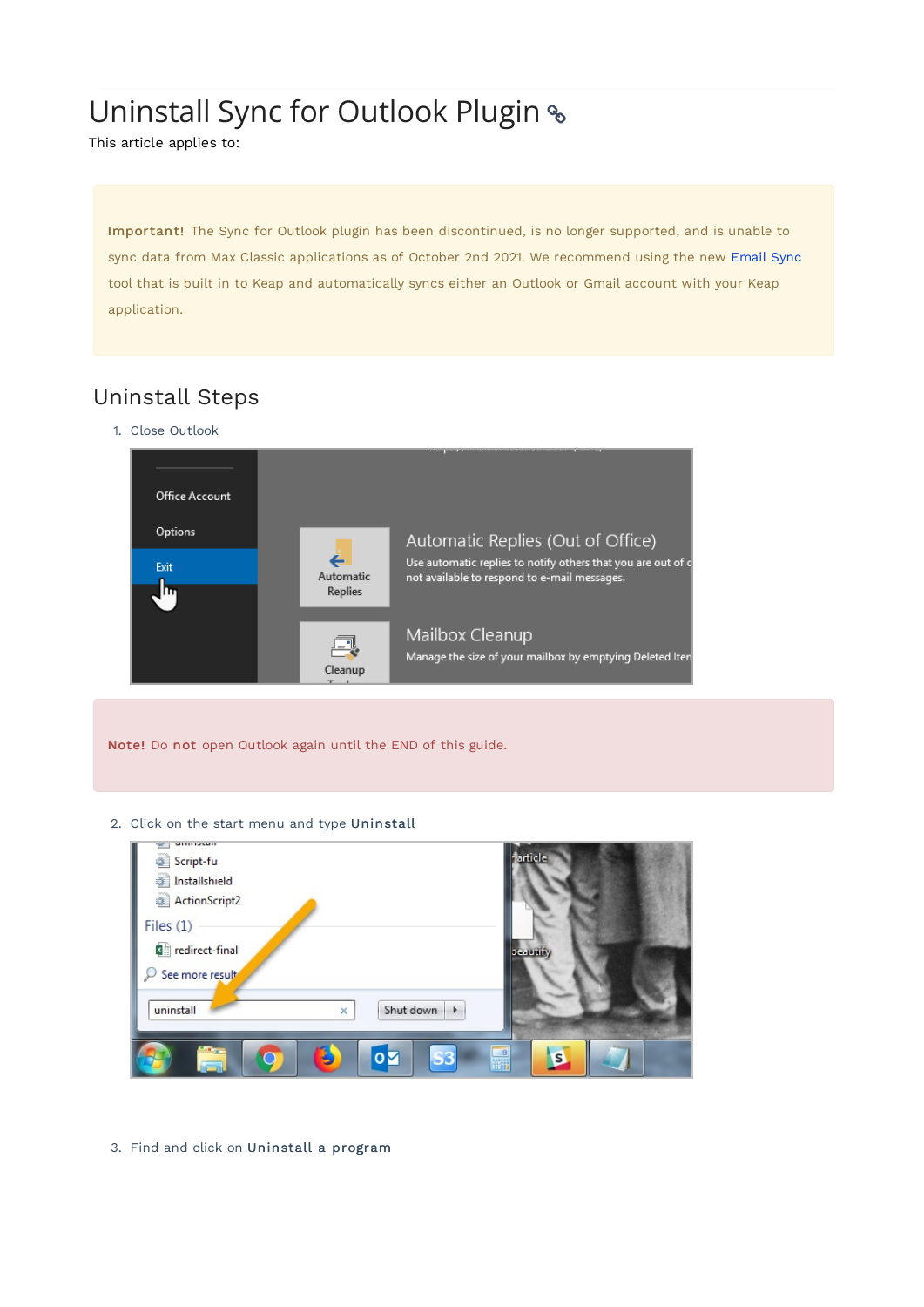

## 4. Double-click on Infusionsoft for Outlook

| CloudBerry Explorer for Amazon S3 4.0.4   | CloudBerryLab            | 11/25/201 |
|-------------------------------------------|--------------------------|-----------|
| Google Chrome                             | Google, Inc.             | 8/1/2018  |
| Google Talk Plugin                        | Google                   | 12/17/201 |
| 83 GoToMeeting 8.3.0.6749                 | <b>CitrixOnline</b>      | 4/21/2017 |
| <b>832.0.9167</b> GoToMeeting 8.32.0.9167 | LogMeIn, Inc.            | 7/29/2018 |
| HipChat                                   | Atlassian Inc.           | 4/7/2016  |
| Infusions of t for Outlook                | Infusionsoft             | 3/8/2018  |
| Intel Driver Update Utility               | Intel                    | 10/16/201 |
| ■ Intel(R) Network Connections Drivers    | Intel                    | 9/18/2014 |
| Intel® Graphics Driver                    | <b>Intel Corporation</b> | 6/11/2014 |
| Intel® PROSet/Wireless Software           | <b>Intel Corporation</b> | 10/16/201 |
| Lava 7 Update 79                          | Oracle                   | 1/16/2017 |
| Java 7 Update 79 (64-bit)                 | Oracle                   | 1/16/2017 |
|                                           |                          |           |

5. When the dialog box pops-up, click OK to remove the application from your computer.

|                                   |                                                           |                  | <b>INIB</b>       | 2.0              |
|-----------------------------------|-----------------------------------------------------------|------------------|-------------------|------------------|
| Meetind                           |                                                           |                  |                   |                  |
| Launche                           |                                                           |                  | <b>FKB</b>        | 1.0              |
| cplorer f                         |                                                           |                  |                   | 4.0              |
| me                                | $\bigcirc$ Restore the application to its previous state. |                  | <b>IMB</b>        | 68.              |
| <b>Hugin</b>                      |                                                           |                  | <b>IMB</b>        | 5.4              |
| 司<br> 8.3.0.6                     | • Remove the application from this computer.              |                  |                   | 8.3.             |
| 18.32.0.                          |                                                           |                  |                   | 8.3 <sub>2</sub> |
|                                   |                                                           |                  | <b>IMB</b>        | 4.0              |
| or Outle                          |                                                           |                  |                   | 1.8              |
| odate U                           | Cancel                                                    | More Information | <b>MB</b>         | 2.2              |
| <b>brk Con</b>                    | ւ≌ <sup>κ</sup><br>m                                      |                  | <b>FKB</b>        | 19.              |
| ics Driver                        | ma<br><b>опротаноп</b>                                    | 0/11/2014        | $74.2 \text{ MB}$ | 9.1              |
| $+ M$ <i>Alizabete Cafforning</i> | Intel Composition                                         | 10/16/2015       | <b>DAD ARE</b>    | 10.              |

Pro Tip! Click images to view larger

- 6. Navigate to Windows (C:) drive and in the top right search type "Add-in Express"
	- a. Double click the Add-in Express folder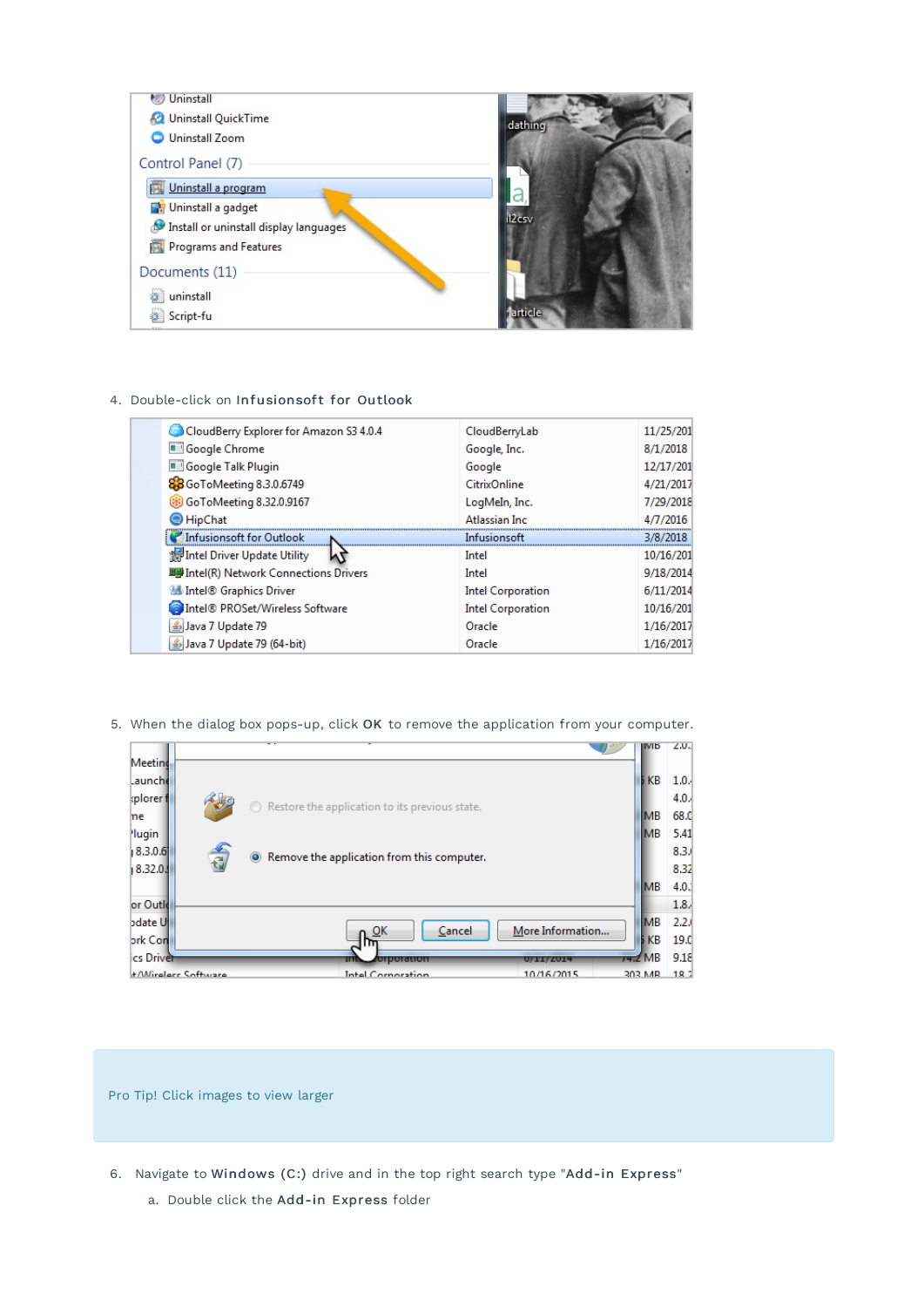| $\Box$                                                                                                                                                                                                                                                                                                       | add-in express - Search Results in Windows (C:)<br>Search Tools                                                                                                                                                   | $\Box$<br>$\overline{\phantom{0}}$ | $\times$            |
|--------------------------------------------------------------------------------------------------------------------------------------------------------------------------------------------------------------------------------------------------------------------------------------------------------------|-------------------------------------------------------------------------------------------------------------------------------------------------------------------------------------------------------------------|------------------------------------|---------------------|
| File<br>Home<br>Share<br>View                                                                                                                                                                                                                                                                                | Search                                                                                                                                                                                                            |                                    | $\hat{\phantom{a}}$ |
| <b>Current folder</b><br>Ŧ<br>-95<br>All subfolders<br>Date<br>This<br>Search again in *<br>PC<br>Location                                                                                                                                                                                                   | <b>C</b> <sub>D</sub> Kind -<br>Recent searches<br>×<br>Size -<br>Advanced options<br>Open file<br>Close<br>$model \cdot \Box$ Other properties $\cdot$<br>Save search<br>location<br>search<br>Refine<br>Options |                                    |                     |
| Search Results in Windows (C:)<br>个<br>$\leftarrow$<br>$\rightarrow$<br>$\omega$                                                                                                                                                                                                                             | $\overline{2}$<br>add-in express                                                                                                                                                                                  |                                    | ×                   |
| > str Quick access<br>S Creative Cloud Files<br>> 6 OneDrive<br>$\vee$ $\Box$ This PC<br>3D Objects<br><b>Desktop</b><br>$\angle$ $\triangleq$ Documents<br>Downloads<br>$\rightarrow$<br>$\rightarrow$ <b>h</b> Music<br>$\angle$ $\Box$ Pictures<br>$\angle$ <b>R</b> Videos<br>$\frac{1}{2}$ Windows (C:) | Add-in Express<br>C:\Users\amanda.madsen\Documents<br>Date modified: 4/16/2018 4:47 PM<br>$q_{\mu}$                                                                                                               |                                    |                     |
|                                                                                                                                                                                                                                                                                                              |                                                                                                                                                                                                                   |                                    | 旧国                  |

b. Delete adxloader.txt file



7. Navigate back to Windows (C:) drive and in the top right search type "infusionsoft\_settings"

|  | 8. Click the "infusionsoft_settings" file and Delete |  |  |  |
|--|------------------------------------------------------|--|--|--|
|  |                                                      |  |  |  |

| J<br>$\overline{\mathbf{v}}$                                                                                                                                            | Search Tools<br>infusionsoft_settings - Search Results in Windows (C:)                                                                                                                                                               |                       | $\Box$ | $\times$ |
|-------------------------------------------------------------------------------------------------------------------------------------------------------------------------|--------------------------------------------------------------------------------------------------------------------------------------------------------------------------------------------------------------------------------------|-----------------------|--------|----------|
| Share<br>View<br>File<br>Home                                                                                                                                           | Search                                                                                                                                                                                                                               |                       |        | $\sim$ 0 |
| <b>Current folder</b><br>m,<br>-202<br>All subfolders<br>Date<br>This<br>Search again in<br>PC<br>Location                                                              | $E_{\Box}$ Kind $\tau$<br>Recent searches *<br>X<br>Size -<br>Advanced options<br>Open file<br>Close<br>modified $\bullet$ $\Box$ Other properties $\bullet$<br>Save search<br>location<br>search<br>Refine<br>Options               |                       |        |          |
| $\longrightarrow$<br>个<br>$\leftarrow$<br>$\mathcal{L}$                                                                                                                 | Search Results in Windows (C:)<br>∩                                                                                                                                                                                                  | infusionsoft_settings |        | $\times$ |
| $\overline{\phantom{a}}$<br>This PC<br>3D Objects<br>Desktop<br>Documents<br>Downloads<br>Music<br>Pictures<br><b>權</b> Videos<br><sup>12</sup> Windows (C:)<br>Network | $\wedge$<br>infusionsoft_settings<br>$\overline{3}$<br>≝<br>C:\Users\austin.gregs\AppData\Local<br>Size: 982 bytes<br>Date modified: 8/27/2012 7-13 Pm<br>Click and then press<br>Delete on your<br>×<br>Del<br>keyboard<br>$A$ liny |                       |        |          |
| 1 item                                                                                                                                                                  |                                                                                                                                                                                                                                      |                       |        |          |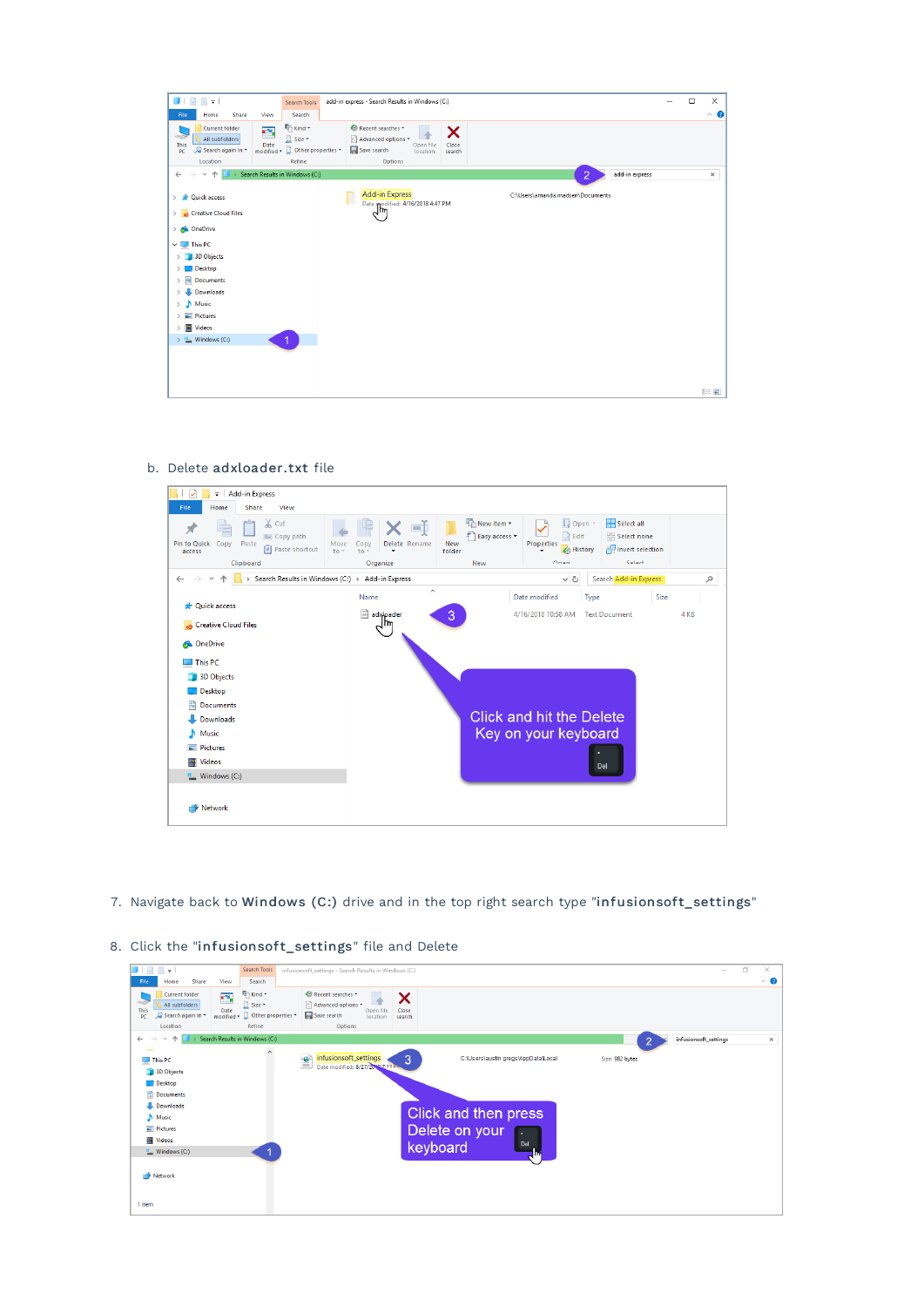## Missing Sidebar

1. Click File > Options





2. Click Add-ins > Go